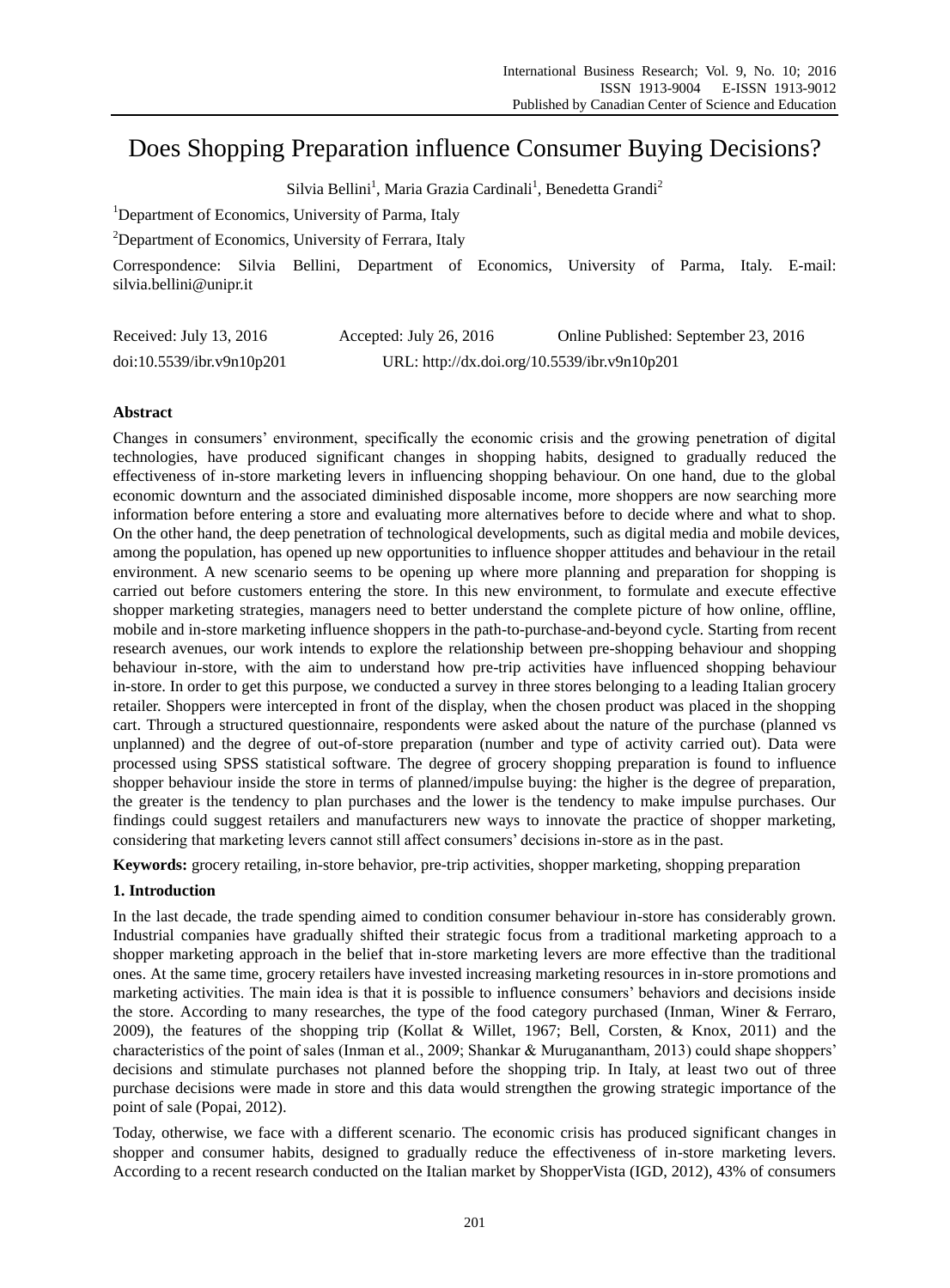always reads the flyers (compared to Europe, where the percentage is around 33), 29% redeems coupons (19% in Europe), 66% usually compares the price of single products (61% in Europe) and 59% of shoppers collects information before entering the store (compared with 51% of the rest of European consumers). This phenomenon is supported by the growing penetration of digital technologies. Consumers now are able to collect a large amount of information, to compare different retailers" offers and catch the best offer at the best price in a simple and fast way (Food Marketing Institute, 2012). Consumers are now planning their budget carefully, rely on a variety of information sources at all stages on the process.

In this new context, important questions are arising: what is the relationship between pre-shopping behaviour and in-store shopping behaviour? Can in-store marketing levers still influence consumers as generally assumed or their new planning attitudes limit the impact and the effectiveness of in-store shopper marketing levers?

Starting from these considerations, our work intends to explore the relationship between pre-shopping behaviour and shopping behaviour in-store, with the aim to understand which pre-trip activities are developed and how they influence impulse purchases. The paper is organized as follows. First, a literature review about consumer"s decision making process and the influence on in-store marketing levers on purchasing behaviour is presented (par. 2). Secondly, we present the research questions (par. 3) and the methodology used (par. 4). We, then, present and discuss our findings (par. 5 and 6). Finally, last sections are devoted to conclusion and managerial implications (par. 7) and limitations and future direction (par. 8).

#### **2. Theoretical Framework**

The decision making process is a complex and long path characterized by different stages which take place both in and out of store (Puccinelli, Goodstein, Grewal, Price, Raghubir, & Stewart, 2009): it starts when consumer's needs emerge, goes on with information seeking and evaluation of different alternatives and ends up with purchase decision and post-purchase considerations.

Starting from the "90s, the marketing literature began to highlight the importance of shopping behaviour inside the store. Many researchers supported the idea that consumers" involvement with the store has not only a rational dimension, but also an emotional one (Hirschman & Holbrook 1982). In this context, the store started to be considered as a means of communication, an environment rich of sensory stimuli (Donovan, Rossiter, Marcoolyn, & Nesdale, 1994), able to remember consumers" needs temporarily forgotten, suggest or stimulate latent needs, rather that stimulate new purchases or purchases not decided before the shopping trip (Inman et al., 2009).

The strand of literature which focuses on the influence of in-store marketing levers on shopping behaviour is known as "Shopper Marketing" and some authors have focused their attention on some specific marketing levers (Kahn & Schmittlein 1989; Chandon, Hutchinson, & Young, 2002; Inman & Winer, 1998; Sinha & Uniyal 2005; Larson, Bradlow, & Fader, 2005; Larson, Bradlow, & Fader, 2006; Neff, 2008; Chandon, Hutchinson, Bradlow, & Young, 2006; Inman et al., 2009; Dulsrud & Jacobsen, 2009; Suher & Sorensen, 2010; ECR Europe, 2011; Bell, Corsten, & Knox, 2011). Several authors started to recognize that many decisions are not made until consumers enter the store (Agnew, 1987; McIntyre, 1995; Inman et al., 2009) and began to define and analyse the phenomenon of impulse buying.

Several are the definitions given to the concept of "impulse buying" (Stern, 1962; Kollat & Willet, 1967; Bellenger, Robertson, & Hirschman, 1978; Cobb, 1986; Iyer & Ahlawat, 1987; Iyer, 1989; Bucklin & Lattin, 1991; Beatty & Ferrell, 1998; Bayley & Nancarrow, 1998; Block & Morwitz, 1999). The most complete one seems to be the one which distinguishes impulse purchases into four categories (Iyer, 1989): pure impulse buying (purchases characterized by a complete absence of planning); suggestion impulse buying (which occur when the store suggests new product alternatives to meet a need); reminded impulse purchases (which occur when consumer remembers to buy a product that is needed only in front of the shelf) and planned impulse purchases (purchases partially planned before entering the store, e.g. the category has already been decided).

There are three main exogenous variables that have been recognized to affect the behaviour inside the store and the probability to buy on impulse: type of the food category, features of the shopping trip and characteristics of the point of sales. In particular, Inman, Winer & Ferraro (2009) have demonstrated that the higher the level of edonicity of the category bought and the longer the interpurchase cycle, the higher is the probability to buy on impulse. In the same way, the larger the number of items bought during the shopping trip and the larger the total amount spent, the higher is the probability to buy something not planned before (Kollat & Willet, 1976). Furthermore, a shopper is more likely to buy on impulse when the goal of the shopping trip is abstract (Bell et al., 2011), when the frequency of shopping is low (Kollat & Willet, 1976) and when the time spent in the store in high (Inman et al., 2009). Finally, impulse buying behavior depends on the quantity and quality of the space attributed to the category, on the display arrangement, in store communication, colors (Shankar &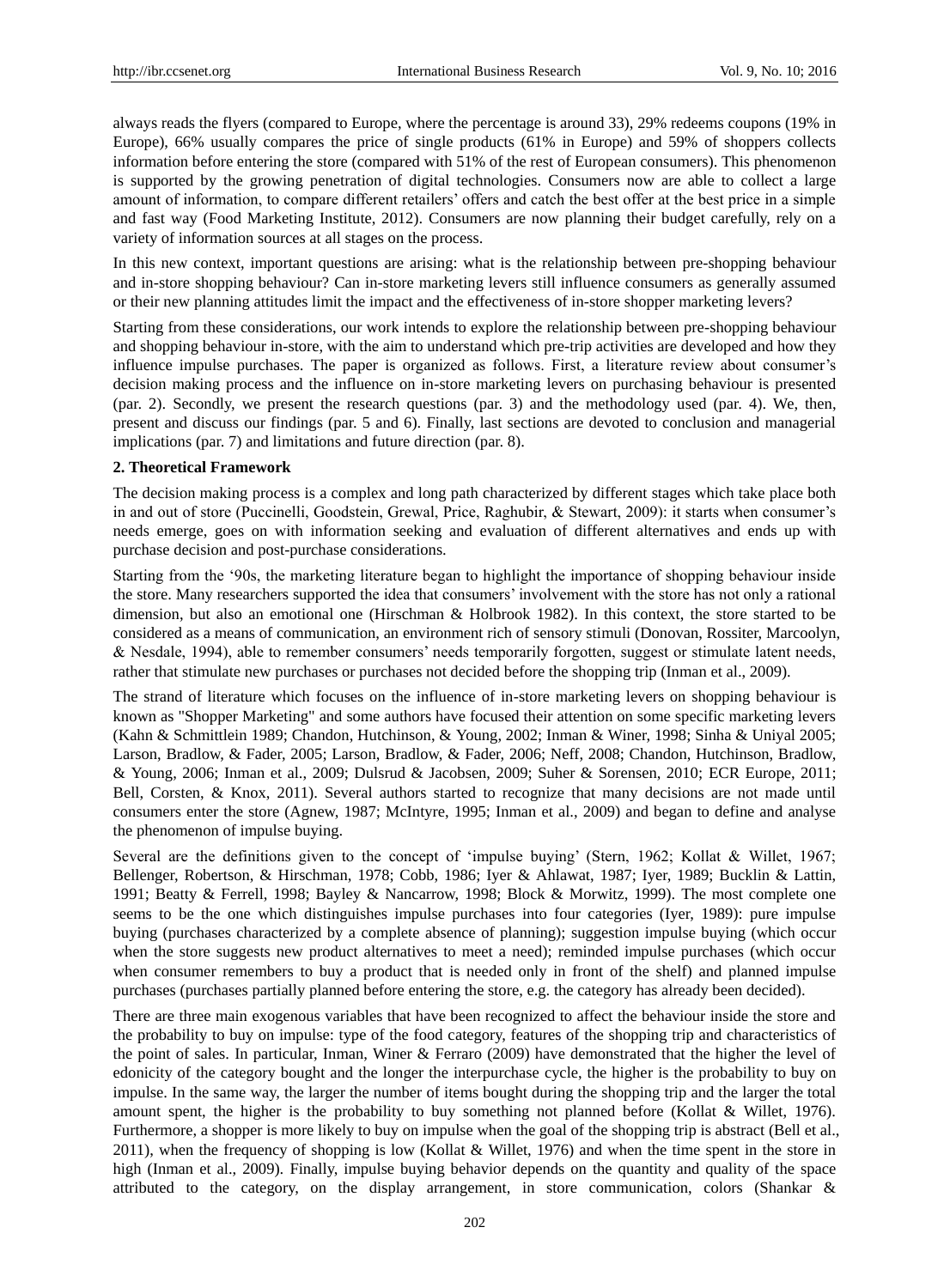Muruganantham, 2013), store atmosphere, service, store layout and in store promotion (Fam, Merrilees, Richard, Josza, & Li, 2011). The promotional lever, in particular, is managed with the aim to drive the purchase decisions inside the store to products not planned before (unplanned purchases) in order to modify both the composition and the amount of the shopping (Abratt & Goodey, 1990). In the same way, merchandising' lever is managed in order stimulate unplanned purchases towards profitable products and/or categories (Inman et al., 2009). This means that both retailers and manufacturers could gain their profit target by managing instore marketing levers.

In a context where the unemployment rate grows, the family income decreases, the taxes incidence increases (Istat, 2013), consumers begin to adopt strategies to reduce the incidence of food expenditure (IGD, 2011). As described by IGD (2012), consumers are now much more prepared than in the past and collect information before the shopping trip about promotions, prices, products in order to reduce in-store impulsive purchases.

Shoppers recognize the ability of retailers to generate immediate desires and they try to limit this effect by activating some "self-control strategies", which are strategies oriented to control impulsiveness in order to be less conditioned by instore stimuli (Hoch & Loewenstein, 1991; Cheema & Soman, 2006). In particular, in literature, two are the main activities that consumers realize in order to prevent deviant behaviour: reduction of desire and increase of willpower (Hoch & Loewenstein, 1991; Cheema & Soman, 2006). Self-control is the result of a psychological conflict between desire and willpower, considered as the strategy used to reduce cravings. According to the psychological theory, conflict is an oscillation between a process driven by the impulse, largely irrational, that wants immediate gratification at any price, and a logical, rational process, which tends to postpone the rewards in the long run in order to get more benefits. The ability to maintain self-control and successfully take long-term decisions depends on the strength of these two opposing processes. If we consider the grocery context, there are two ways to control shopper impulsivity: define a mental budget to be followed during shopping expedition (Heat & Soll, 1996; Stilley, Inman, & Wakefield, 2010), and devote time to the preparation of the trip (Heckhausen & Gollwitzer, 1987; Iyer & Ahlawat, 1987; Thomas & Garland, 1993; Thomas & Garland, 2004). According to Stilley, Inman, & Wakefield (2010) shoppers have a mental budget composed of two parts: a section dedicated to planned purchase and a part not assigned to any product in particular, in order to anticipate the possibility of making impulsive purchases. This happens because consumers are aware that they have neither the time nor the mental ability to plan everything, or because they want to have the possibility to spontaneously decide what to buy in the store. By defining a mental budget, consumers consider the purchase of products whose memory is stimulated in the store and get ready for the impulsive purchases, expecting to "deviate" from what has been planned. As regard shopping preparation, according to Block and Morwitz (1999), the presence of a written shopping list increases the probability to buy planned products. The shopping list is considered an "external memory aid" (Block & Morwitz, 1999) as it increases the probability of a correspondence between intentions and actions. Similarly, the fact of writing products on a list can help the memory of shoppers, even if they do not bring it during the trip.

The tendency of self-regulation is emphasized by the growing penetration of digital technology, which enables consumers to prepare the shopping expedition with different tools: digital shopping list, on-line price comparison, consultation of digital flyers and usage of apps. According to a global research made by IGD (2011), 61% of online consumers use the Internet to do research related to spending (about 45 % searches for grocery products information, 43% searches offers, 33% reads information relating to stores' promotions, 33% looks for on line coupons, 26% visits the brands website, 18% uses social network to give feedback about food products, 11% uses digital shopping list).

Because of the importance of the pre-trip activities, some authors began to review the definition of "Shopper Marketing" by considering it as a whole process which can affect consumers" decisions not only in-store, but also out-of-store when they develop a need to buy (Oxford Strategic Marketing 2008; Retail Commission on Shopper Marketing, 2010; Shankar, 2011; Shankar, Inmam, Mantrala, Kelley, & Rizley, 2011). According to this perspective, Shopper Marketing could be defined as "the planning and execution of all marketing activities that influence a shopper along, and beyond, the entire path-to-purchase, from the point at which the motivation to shop first emerges through to purchase, consumption, repurchase, and recommendation" (Shankar, 2011). The main goal is to influence shoppers throughout the shopping cycle that comprises different stages such as motivations to shop, search, evaluation, category/brand/item selection, store choice, store navigation, purchase, repurchase and recommendation (Shankar, 2011). This means that decisions does not necessarily occur in store, in front of the display, but they can occur also out-of-store, during the pre-trip activities. For this reason, both retailers and manufacturers need to consider not only the behaviour inside the store, but also what consumers do before the shopping trip.

Considering that consumers who draw up a shopping list are less prone to being influenced by instore stimuli,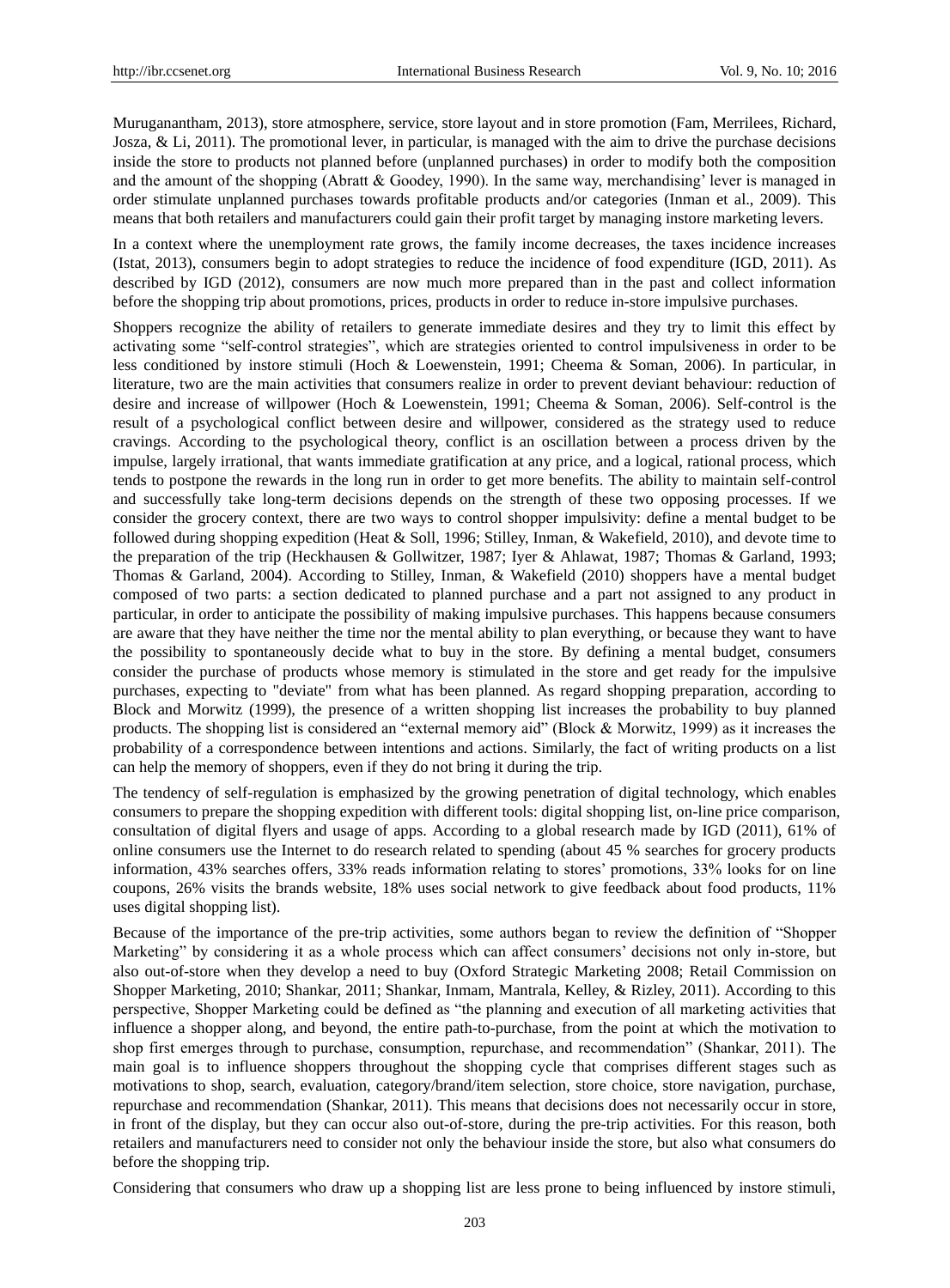what future can we expect in a context where the shopper has many tools to collect information and plan the purchases before entering the store? How important are digital technologies in the Italian market in helping consumers to prepare the shopping trip? Does shopping preparation influence instore consumer behaviour?

These questions lead us to rethink about the traditional paradigm driving shopper behaviour instore and about the efficacy of all those marketing levers managed to influence consumers" choice instore.

## **3. Research Questions**

Based on the considerations above, our work intends to explore the relationship between pre-shopping behaviour and shopping behaviour in-store in the Italian market. The aim is to understand how pre-trip activities have changed in the new market scenario and how they could influence in-store shopping behaviour.

Specifically, the present work intends to answer the following questions:

Q1 – What kind of pre-trip activities consumers carry out before entering the store?

Grocery shopping preparation is a self-control strategy which is adopted by consumers in order to limit impulse purchases (Iyer & Ahlawat, 1987; Thomas & Garland, 1993; Thomas & Garland, 2004; Heckhausen & Gollwitzer, 1987). In the new market scenario, characterized by the presence of multiple tools - online and offline - which allow customers to collect information, it is interesting to investigate what kind and how many pre-trip activities consumers carry out in order to control their budget

Q2 – Does the grocery shopping preparation influence the shopping behaviour in-store?

Bettman (1979) stated that out-of-store collection of information has an impact on the degree of planned purchases. In the new context, it is interesting to understand to what extent the degree of pre-trip preparation influences in-store decisions in terms of planned versus unplanned purchases.

Q3 – To what extent the degree of preparation influences the ability to remember the price?

Price is one of the retailing mix levers which retailers managed mostly to influence purchasing decisions towards products not previously planned (Abratt & Goodney, 1990; Dickson & Sawyer, 1990). In those circumstances, it is interesting to understand to what extent the degree of preparation of shopping trip affects the ability to remember the price and, consequently, risks to reduce the effectiveness of promotional activities.

#### **4. Methodology**

In order to answer the above research questions, we used a single-stage mall-intercept survey method to collect data using a process similar to previous studies (Beatty & Ferrell, 1998; Sharma, Sivakumaran, & Marshall, 2010; Mohan, Sivakumaran, & Sharma, 2013). A leading Italian grocery retailer gave us the permission to conduct our survey in its stores. A broad set of categories was selected to cover planned versus unplanned shopping categories as defined by literature (Inman et al., 2009), on the hypothesis that shopper behavior varies among different categories.

Shoppers were intercepted in front of the display, when the product was placed in the shopping cart, and requested their participation in the survey. A total of 804 shoppers were interviewed. Overall, the convenience sample fairly represents the target population of urban adult Italian shoppers.

The interviews, based on a structured questionnaire, were aimed to measure the degree of preparation out of store. Having recorded the purchases made by each participant in the categories analyzed, we asked the shoppers whether each of these purchases was planned or unplanned. In case of planning, we asked them to indicate the degree of planning (they could have planned the brand, the product or the category) and the reasons (they could have planned the purchase for a need or for catching a promotional offer). In case of unplanned purchase, the consumers were asked to indicate the reason (presence of price-cut over the product or store environment influence). After that, the same sample was asked to list if and what kind of pre-trip activities he had done before the shopping expedition. In particular, five activities were considered, accordingly to previous market research (IGD, 2012): writing of a shopping list, examination of papery flyer, examination of digital flyer, comparison of different stores' price using on line aggregator and flyers.

Data were processed using SPSS statistical software. The analysis tool used was the contingency table that allowed us testing the association between phenomena if at least one of them is measured on a nominal or ordinal scale. The chi-square test had been used in order to test the null hypothesis of absence of associations between them, at a .05 significant level.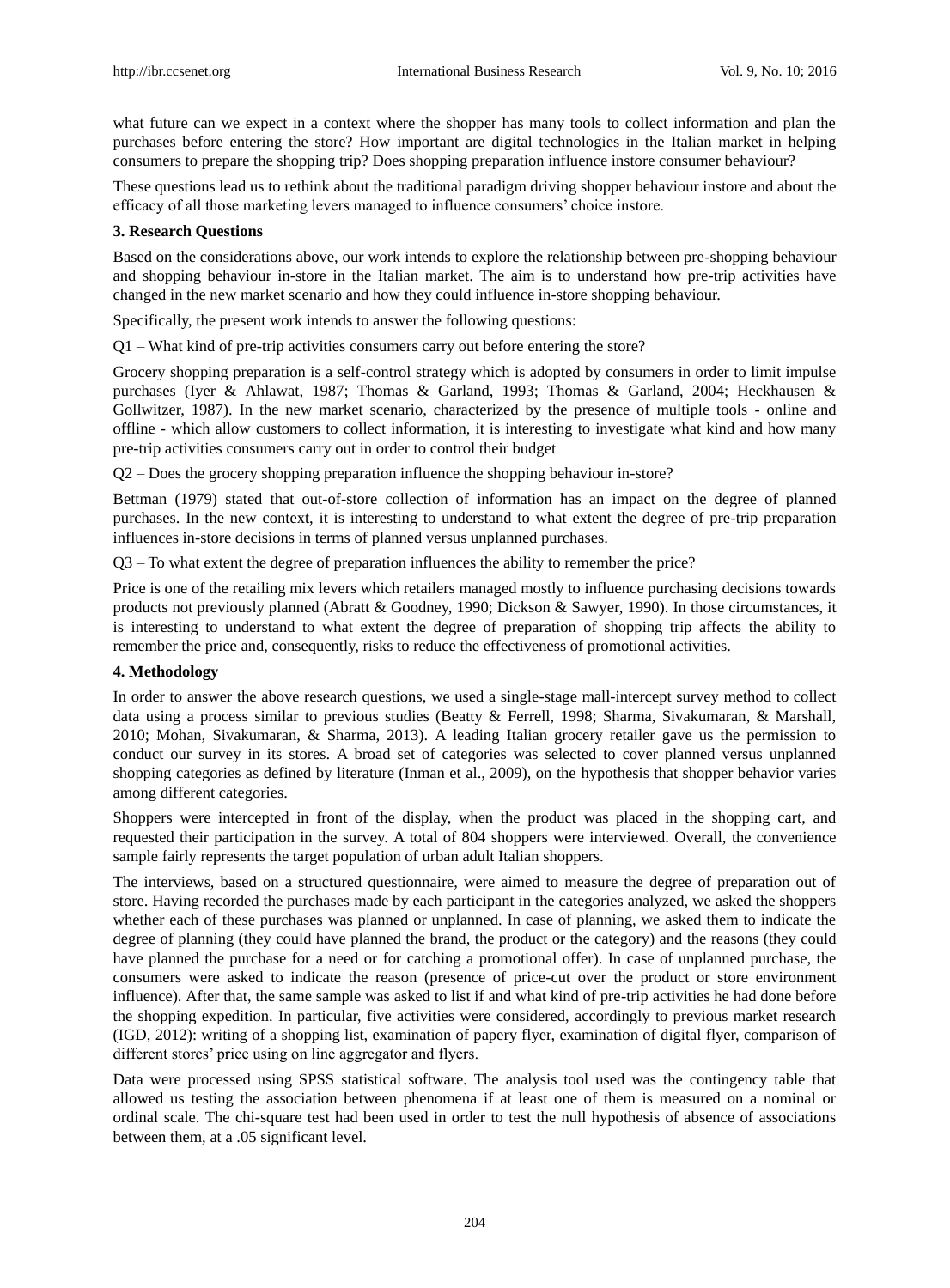## **5. Findings**

### *5.1 Pre-trip Activities*

In order to answer to the first question (Q1), the research investigated the number and the type of pre-trip activities carried out by the consumers.

The results show that 38 percent of consumers interviewed had prepared a written shopping list, 15 percent had read off-line flyer, 8 percent had read digital flyer before entering the shop, 21 percent had compared different stores" flyers and, finally, 6.5 percent had examined on-line aggregators.

Starting from these findings, we have identified three groups of shoppers, based on the number of pre-trip activities carried out before entering the store. The first group, called "not prepared shoppers", includes individuals who had not made any pre-trip activities (they only had a mental shopping list); the second group, called "prepared shoppers", refers to individuals who had made 1-2 pre-trip activities; finally, the "professional shoppers" (third group) are individuals who had made 3 or more pre-trip activities. The first group represents the 43 percent of the sample, the second the 48 percent and the third the 9 percent of the total number of individuals interviewed.

#### *5.2 Degree of Shopping Preparation and In-store Behaviour*

In order to answer to the second question (Q2), we explored shopping behaviour instore in terms of products search mode and reasons of purchase.

The statistical output (Table 1) shows the presence of a significant association between "degree of preparation" and "in-store behaviour" at a significance level of .001.

In particular, the results show differences between the "not prepared shoppers" and the others groups: the first seems to be more influenced by instore stimuli. 21.9% of "not prepared shoppers" have made impulse purchases (a higher percentage than the other two groups and almost double compared to those who perform more than three activities): they declared to have bought the products because they were attracted. Thus, the lower is the degree of preparation, the higher is the impulse tendency. In any way, their degree of planning is limited to the category. On the other hand, the "professionals" seem to have a deep knowledge about retail promotion since they had planned their purchases based on promotions (15.5% of them declared to have bought products because they knew they were in promotion). In sum, professionals are guided by promotion in planning their purchases and they are less influenced by instore stimuli.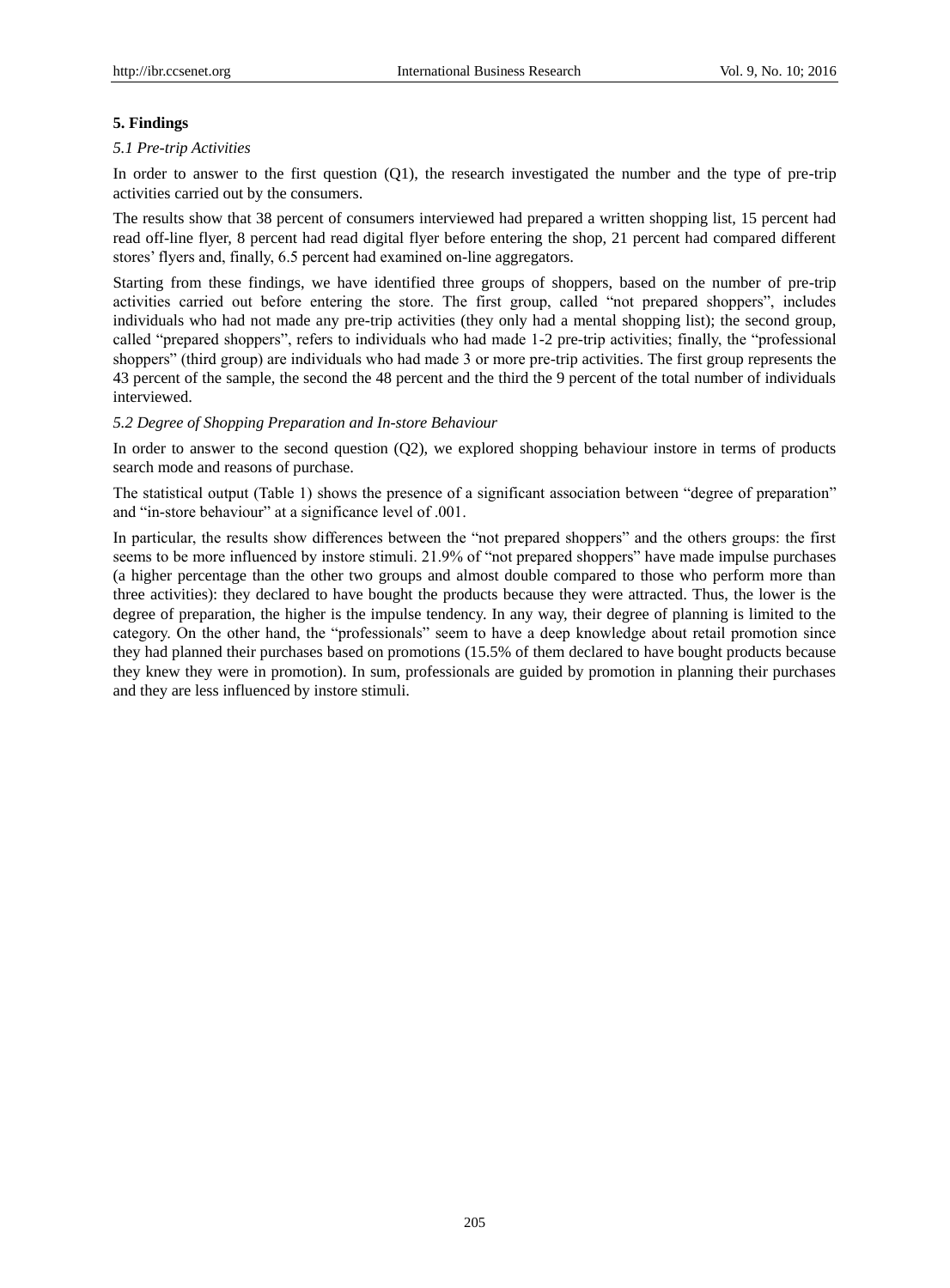#### Table 1. Degree of preparation In-store behaviour

| Contingency table_Degree of preparation * In-store behavior |              |             |                   |           |            |          |                |            |        |
|-------------------------------------------------------------|--------------|-------------|-------------------|-----------|------------|----------|----------------|------------|--------|
|                                                             |              |             | In-store behavior |           |            |          |                | Tot        |        |
|                                                             |              |             | I've              | I've      | I have     | I've     | I've           | I have     |        |
|                                                             |              |             | planned           | planned   | bought the | planned  | planned        | bought the |        |
|                                                             |              |             | the               | the       | product on | the      | the            | product on |        |
|                                                             |              |             | purchase          | purchase  | impulse,   | purchase | purchase       | impulse    |        |
|                                                             |              |             | of a              | because I | because of | of a     | of a           | because I  |        |
|                                                             |              |             | specific          | knew it   | the        | specific | specific       | was        |        |
|                                                             |              |             | product           | was on    | promotion  | brand    | category       | attracted  |        |
|                                                             |              |             |                   | promotion |            |          |                |            |        |
| of<br>Degree                                                | Not          | Number      | 141               | 6         | 24         | 30       | 70             | 76         | 347    |
| preparation                                                 | prepared     | of<br>$\%$  | 40.6%             | 1.7%      | 6.9%       | 8.6%     | 20.2%          | 21.9%      | 100.0% |
|                                                             |              | Degree of   |                   |           |            |          |                |            |        |
|                                                             |              | prep.       |                   |           |            |          |                |            |        |
|                                                             |              | Std. resid. | $-.6$             | $-2.9$    | $-1.1$     | $\cdot$  | 1.8            | 1.5        |        |
|                                                             | Prepared     | Number      | 173               | 26        | 37         | 32       | 54             | 64         | 386    |
|                                                             |              | of<br>%     | 44.8%             | 6.7%      | 9.6%       | 8.3%     | 14.0%          | 16.6%      | 100.0% |
|                                                             |              | Degree of   |                   |           |            |          |                |            |        |
|                                                             |              | prep.       |                   |           |            |          |                |            |        |
|                                                             |              | Std. resid. | .6                | 1.2       | .7         | $-.1$    | $-1.1$         | $-.8$      |        |
|                                                             | Professional | Number      | 31                | 11        | $\,8\,$    | 6        | $\overline{7}$ | 8          | 71     |
|                                                             |              | of<br>$\%$  | 43.7%             | 15.5%     | 11.3%      | 8.5%     | 9.9%           | 11.3%      | 100.0% |
|                                                             |              | Degree of   |                   |           |            |          |                |            |        |
|                                                             |              | prep.       |                   |           |            |          |                |            |        |
|                                                             |              | Std. resid. | $\cdot$           | 3.7       | $.8\,$     | .0       | $-1.3$         | $-1.4$     |        |
| Tot                                                         |              | Number      | 345               | 43        | 69         | 68       | 131            | 148        | 804    |
|                                                             |              | of<br>%     | 42.9%             | 5.3%      | 8.6%       | 8.5%     | 16.3%          | 18.4%      | 100.0% |
|                                                             |              | Degree of   |                   |           |            |          |                |            |        |
|                                                             |              | prep.       |                   |           |            |          |                |            |        |

(Chi-square 37.739 p<.001; Phi .217 p<.001; V Cramer .157 p<.001)

# *5.3 Ability to Remember the Price of the Product*

The last area of investigation has focused on the relationship between the degree of preparation and the ability to remember the price of the product(s) purchased (Q3). In order to investigate the ability to remember prices, subjects were asked to precisely indicate the reminded price of each product purchased (belonging to the category investigated). The price mentioned was, then, compared with the real price (directly detected in store) and it was calculated the percentage difference using the following formula:

#### (remembered price - real price) / (real price)

In the case of multiple purchases within the category investigated, the value was calculated as a simple average of deviations of all the products. We considered the percentages obtained in absolute value. We collect this information for 616 shoppers.

The values obtained were classified into 4 groups based on the size of the deviation: the first group includes cases where no deviation is present (exact memory), the second one ranges from 0 to 5% (accurate memory), the third take into account the deviation from 5% to 30% (fairly accurate memory) while the fourth group includes deviations larger than the 30% (inaccurate memory).

In the sample analysed, the percentage of those who know exactly the real price of the purchased products is around 35%, while if we consider those who do not deviate, in absolute terms, more than 5% from the real price, the percentage rises to 56.8% (exact and accurate memory). The percentage of those who deviate more than 30% is equal to 12% (inaccurate memory).

It is interesting to understand if there are significant differences between the clusters identified (based on the degree of preparation) in terms of ability to remember the price. Despite the ability to remember may depend on various factors such as the visibility of the prices on the shelves, the time spent in front of the same and the cognitive abilities of each subject, we cannot reject the hypothesis of a relationship with the degree of preparation ( $p<0.05$ ) as shown in Table 2.

There is strong evidence that shoppers who realize more than 2 preparatory activities (professionals) have a greater capacity to remember the exact price of the product than the other two groups.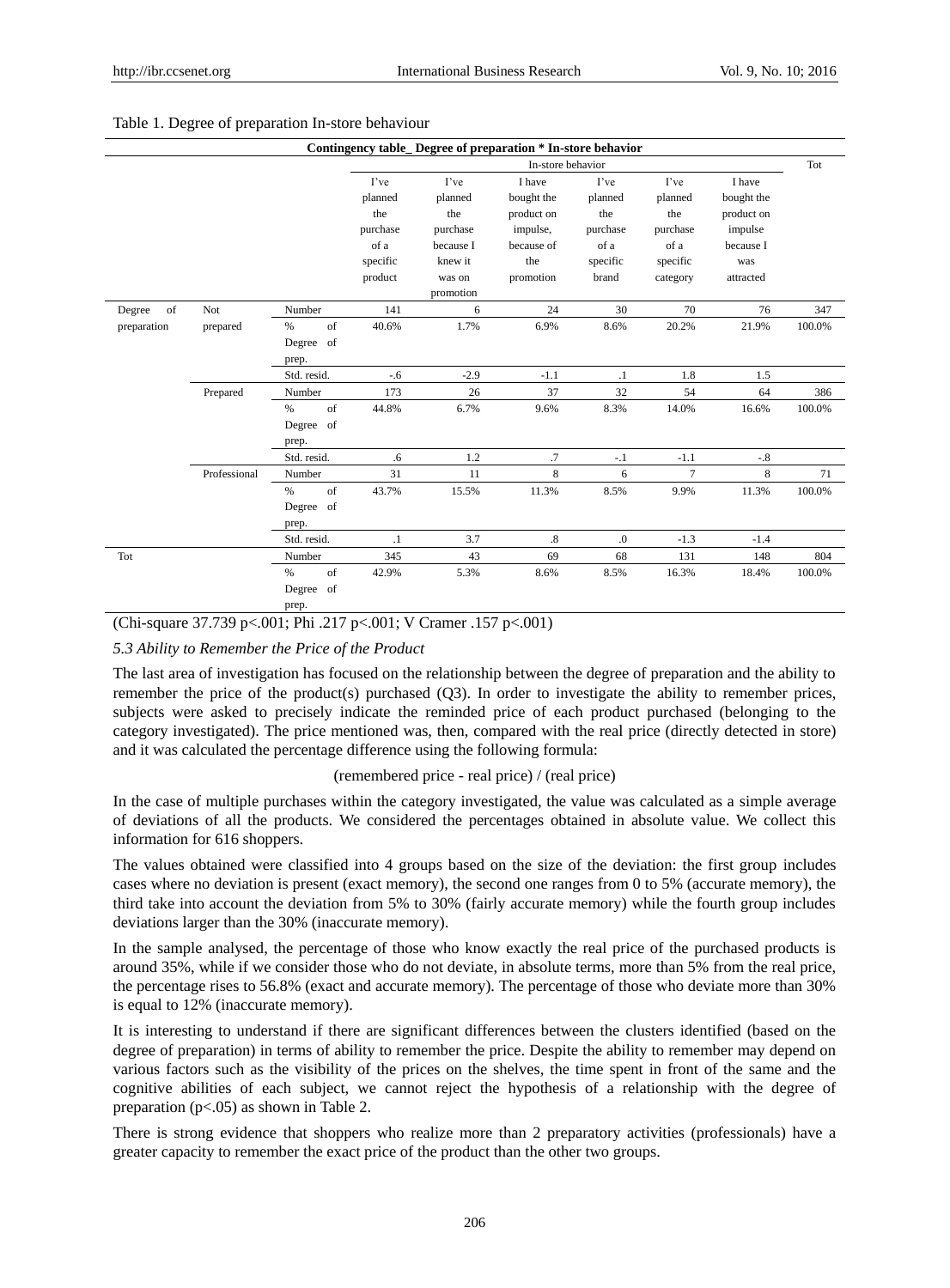|             |    |                         |                         | Ability to remember products' price |                    |                              |                      | Tot    |
|-------------|----|-------------------------|-------------------------|-------------------------------------|--------------------|------------------------------|----------------------|--------|
|             |    |                         |                         | Exact<br>memory                     | Accurate<br>memory | Fairly<br>accurate<br>memory | Inaccurate<br>memory |        |
| Degree      | of | Not prepared            | Number                  | 84                                  | 53                 | 86                           | 27                   | 250    |
| preparation |    | % of Degree of<br>prep. | 33.6%                   | 21.2%                               | 34.4%              | 10.8%                        | 100.0%               |        |
|             |    | Std. Resid.             | $-.3$                   | $-.3$                               | $\cdot$ 3          | .5                           |                      |        |
|             |    | Prepared                | Number                  | 97                                  | 72                 | 104                          | 32                   | 305    |
|             |    |                         | % of Degree of<br>prep. | 31.8%                               | 23.6%              | 34.1%                        | 10.5%                | 100.0% |
|             |    |                         | Std. Resid.             | $-9$                                | .6                 | ,2                           | .3                   |        |
|             |    | Professionals           | Number                  | 33                                  | 11                 | 15                           | 2                    | 61     |
|             |    |                         | % of Degree of<br>prep. | 54.1%                               | 18.0%              | 24.6%                        | 3.3%                 | 100.0% |
|             |    |                         | Std. Resid.             | 2.6                                 | $-.7$              | $-1.2$                       | $-1.6$               |        |
| Tot         |    |                         | Number                  | 214                                 | 136                | 205                          | 61                   | 616    |
|             |    |                         | % of Degree of<br>prep. | 34.7%                               | 22.1%              | 33.3%                        | 9.9%                 | 100.0% |

#### Table 2. Degree of preparation Ability to remember products' price

(Chi-square 12.846 p<.05; Phi .144 p<.05; V Cramer .102 p<.05)

#### **6. Discussion**

Our research aimed to investigate the relationship between the degree of preparation and shopping behaviour instore in grocery retailing. Specifically, we have tried to explore how pre-trip activities could influence purchases decisions instore and the ability to remember the price. The findings bring out important considerations on the effectiveness of in-store marketing levers, managed by retailers with the aim to influence consumer decisions at the point of sale.

Firstly, the research highlights the presence of a prepared shopper, who looks for information by using different sources: more than half of the sample (57%) performs one or more activities before the shopping expedition and uses both on-line and off-line channels. Considering digital tools, only 8 percent of the sample had read digital flyer before entering the shop and only 6.5 percent had examined on-line aggregator. Comparing these data with the shoppers global tendency (IGD, 2012), we note that Italian consumers are less likely to use the technology for the shopping preparation. However, this data also means that there is space for digital technologies to grow in the Italian retailing market. The usage of technologies in the pre-shopping phase could help shoppers to make better decision and being less influenced by the environment while expending less effort inside the store. According to Haubl & Trifts (2000), the interactive tools designed to facilitate in-depth comparisons among alternatives in an online shopping environment may have positive effects on both the quality and the efficiency of purchase decisions.

The degree of grocery shopping preparation is found to influence shopper behaviour inside the store in terms of planned/impulse buying: the higher is the degree of preparation, the greater is the tendency to plan purchases and the lower is the tendency to make impulse purchases. Consumers tend to consider the promotion as a guide during the out-of-store preparation phase. This phenomenon is new in the in-store marketing framework where promotion was traditionally seen as a lever designed to stimulate impulse purchases inside the store (Abratt & Goodey, 1990; Dickson & Sawyer, 1990). Today, instead, the promotion is known out-of-store, mostly through off-line flyers, and it becomes a guide in-store: when consumers plan the purchase promotional products, the promotional lever risks losing its capability to generate impulse purchases.

The effectiveness of the promotional lever is likely to be questioned by another phenomenon, which is also a consequence of the degree of preparation: the ability to remember the price. The greater the degree of preparation out of store, the higher the consumer's ability to recall more accurately the prices of the products purchased. The research highlights the presence of an informed consumer, aware of the average price of retailers" assortments and able to evaluate the effective cheapness of promotional offers. In this research, the 34.7 percent of the sample was found to recall the exact price of the products just bought and the 56.8 percent to recall a price within the 5% of the real price. These results seem to be in line with the ones found in similar researches. Conover (1986) has suggested that about 50 percent of shoppers know the exact price of items they have purchased. In the same way, Dickson & Sawyer in 1990 found that 55.6% of the sample gave a price within 5% of the real price. But the innovative contribution of this study was to link the price recall accuracy with the pre shopping activities carried before the shopping trip. In fact, many studies (Monroe & Lee, 1999; Estelami &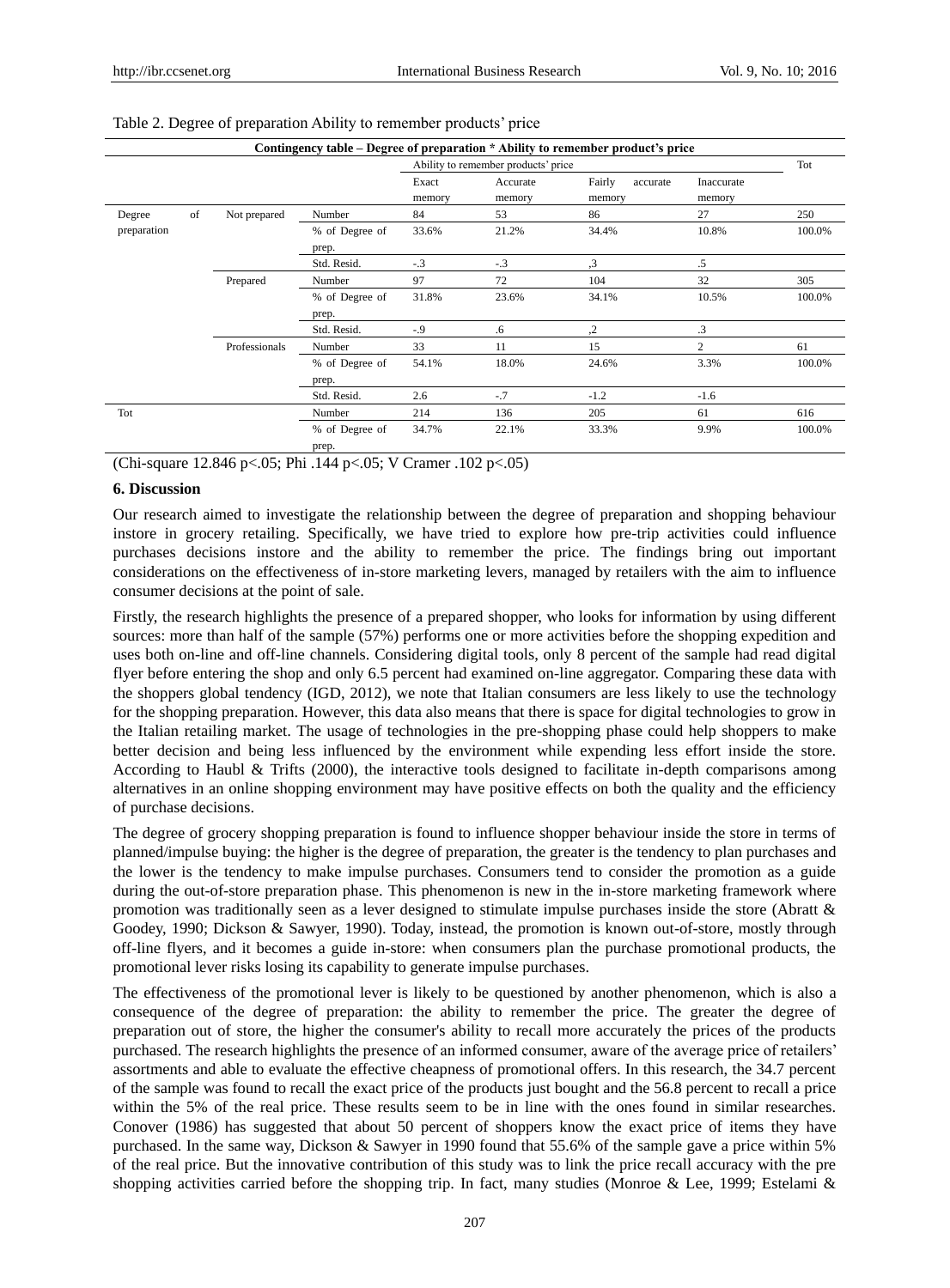Lehmann, 2001) have stressed that the factors that may influence price recall accuracy are product category used, respondent demographics, respondent psychographics and economic environment (e.g. inflation and unemployment).

In summary, the results of research show a new framework for the Shopper Marketing and, in general, for all marketing strategies aimed to influence shopper behaviour.

## **7. Conclusions and Managerial Implications**

In the past, retailing marketing levers were managed primarily with the aim to influence consumer behaviour inside the store. Today, the growing importance of the preparatory activity and the amount of decisions planned before entering the store, lead companies to catch and influence consumers" decisions before entering the store.

Therefore, retailers need to assume a wider marketing perspective considering not only in-store behaviour, when the consumer is in front of the shelf, but also out of store, when purchasing needs emerge and consumers collect information to prepare the shopping expedition. Retailers and manufacturers have to evolve from focusing on "in-store" to all the stages in the shopping cycle, as suggested by recent literature (Shankar, 2011; Ståhlberg & Maila, 2012), recognizing that the key trigger points in the shopping cycle con occur both outside and inside the store.

We are facing with a phenomenon that questioning part of the traditional paradigms which had guided most studies on shopping behaviour and instore marketing. The store is no longer the only means of communication or information-seeking place, because the consumer is now able to evaluate the convenience of the retailers" offer by using a variety of sources. Thus, retailers and manufacturers have to evaluate how distributing marketing resources among different tools (online and off line). In particular, is important for market players to understand the importance of developing new applications and tools in order to help shoppers carrying out the activity of shopping preparation.

Finally, a new scenario seems to open up also for promotion. Our research shows that the 'professionals' use the promotion as a sort of guide in store (like a shopping list) for searching products and brands. Promotion, thus, risks losing its efficacy in influencing consumers" decisions instore and retailers have to find new ways to increase the amount of expenditure. For example, by using apps that allow the customization of promotions, they could meet the needs of consumers who are more prepared and informed.

As suggested by Shankar (2014), shopper marketing is entering a new era (the so called 2.0 phase) that will bring researchers and marketers to consider all the tools, online and offline, that can influence consumer choices along the different stages of the decision making process. Considering that not all decisions are made in the store, retailers and manufacturers have to redistribute resources between instore and out of store levers.

## **8. Originality, Limitations and Future research**

Previous studies have focused on the in-store factors influence (Inman et al., 2009; Stilley et al., 2010; Mohan et al., 2013), while out-of-store factors have been considered only recently (Bell et al., 2011) and without specific reference to pre-trip activities in the digital context. Our study, thus, addresses this gap in the extant literature by studying the impact of preparatory activities on planned buying behaviour in the new market scenario by considering both on-line and off-line activities.

Despite these considerations, our research has some limitations associated with the store-intercepted survey research. First, respondents may have been influenced by the presence of interviewers and then distorted in order not to appear impulsive buyers. Second, our sample - interviewed in three regional stores - is probably neither truly random nor necessarily representative of any larger population. However, given our interest in relationships between variables rather than population descriptions, this may not be a relevant problem. Third, data could be analysed with more advanced tools. Nevertheless, this research wanted to be a first attempt to demonstrate the existence of a relationship between pre-shopping activities and instore behaviour.

Future research could consider demographic variables in order to understand how gender, age, country of origin and family composition influence the degree of preparation and the probability to buy on impulse. While some authors have established that gender, age and family composition may influence shopper"s behaviour instore (Kollat & Willett, 1976; Blaylock & Smallwood, 1987; Cobb, 1986; Inman et al., 2009), nothing has been said about their impact on pre-shopping tendency.

Finally, it could be interesting to investigate how the relationship between out of store preparation and in store behaviour is related to store format. It has been demonstrated that shoppers prefer to visit hypermarket to conduct major trips while supermarkets are preferred for fill-in trips (Reutterer & Teller, 2009). At the same time,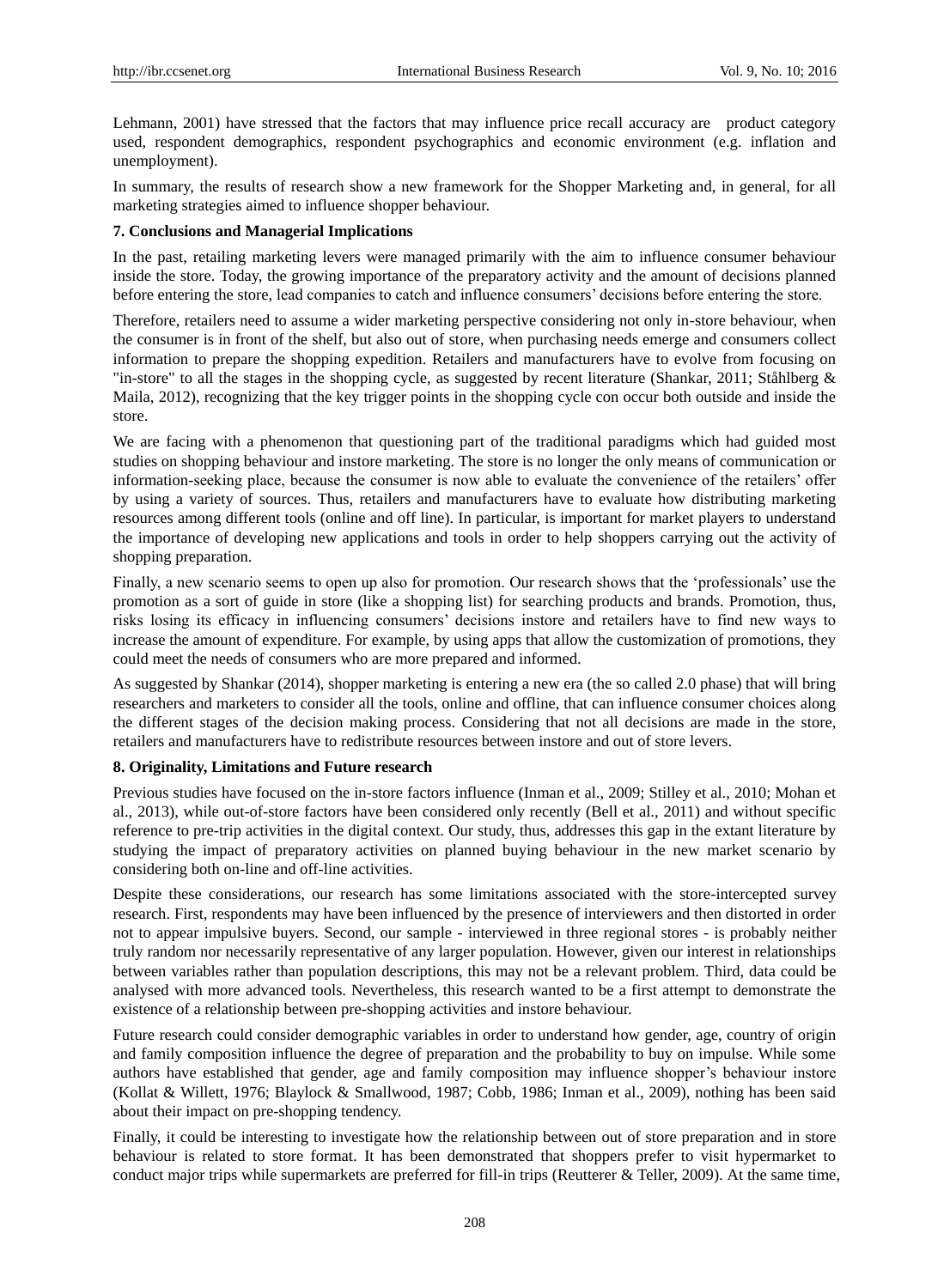the larger the number of items bought, the larger the total amount spent, the higher is the probability to buy something not planned before (Kollat & Willet, 1976). Shoppers recognize the ability of retailers to generate immediate desires and try to limit this effect (Hoch & Loewenstein, 1991; Cheema & Soman, 2006). Considering these findings, we could expect a greater shopping preparation for consumers who shop at the hypermarket.

#### **References**

- Abrat, R., & Goodney S. D. (1990). Unplanned Buying and In-Store Stimuli in Supermarkets. *Managerial and Decision Economics*, *11*(2), 111-121. http://dx.doi.org/10.1002/mde.4090110204
- Agnew, J. (1987). POP displays are becoming a matter of consumer convenience. *Marketing News, 9*(14), 11-15.
- Bayley, G., & Nancarrow, C. (1998). Impulse purchasing: a qualitative exploration of the phenomenon. *Qualitative Market Research: An International Journal, 1*(2), 99-114. http://dx.doi.org/10.1108/13522759810214271
- Beatty, S. E., & Ferrell, M. E. (1998). Impulse buying: Modeling its precursors. *Journal of retailing, 74*(2), 169-191. http://dx.doi.org/10.1016/s0022-4359(99)80092-x
- Bell, D., Corsten, D., & Knox, G. (2011). From Point of Purchase to Path to Purchase: How Preshopping Factors Drive Unplanned Buying. *Journal of Marketing, 75,* 31-45. http://dx.doi.org/10.1509/jmkg.75.1.31
- Bellenger, D., Robertson, D., & Hirschman, E. (1978). Impulse Buying Varies by Product. *Journal of Advertising Research*, *18*(6), 15-18.
- Bettman, J. R. (1979). *Information processing theory of consumer choice*. Addison-Wesley Pub. Co.
- Blaylock, J., & Smallwood, D. (1987). Intrahousehold Time Allocation. *The Journal of Consumer Affais, 21*(2), 183-201. http://dx.doi.org/10.1111/j.1745-6606.1987.tb00198.x
- Block, L., & Morwitz, V. (1999). Shopping List as an External Memory Aid for Grocery Shopping: Influences on List Writing and List Fulfillment. *Journal of Consumer Psychology*, *8*(4), 343-375. http://dx.doi.org/10.1207/s15327663jcp0804\_01
- Bucklin, R. E., & Lattin, J. M. (1991). A two-state model of purchase incidence and brand choice. *Marketing Science, 10*(1), 24-39. http://dx.doi.org/10.1287/mksc.10.1.24
- Chandon, P., Hutchinson, J. W., & Young, S. H. (2002). *Unseen is unsold: Assessing visual equity with commercial eye-tracking data*. Insead. http://dx.doi.org/10.2139/ssrn.1032162
- Chandon, P., Hutchinson, J., Bradlow, E., & Young, S. H. (2006). Measuring the value of point-of-purchase marketing with commercial eye-tracking data. INSEAD *Business School Research Paper*, (2007/22). http://dx.doi.org/10.2139/ssrn.1032162
- Cheema, A., & Soman, D. (2006). Malleable Mental Accounting: the Effect of Flexibility on the Justification of Attractive Spending and Consumption Decision. *Journal of Consumer Psychology, 16*(1), 33-44. http://dx.doi.org/10.1207/s15327663jcp1601\_6
- Cobb, C. (1986). Planned Versus Impulse Purchase Behavior. *Journal of Retailing, 62*(4), 384-409.
- Conover, J. N. (1986). The accuracy of price knowledge: Issues in research methodology. *NA-Advances in Consumer Research, 13.*
- Dickson, P. R., & Sawyer, A. G. (1990). The Price Knowledge and Search of Supermarket Shoppers. *Journal of Marketing, 54*(3), 42-53. http://dx.doi.org/10.2307/1251815
- Donovan, R., Rossiter, J., Marcoolyn, G., & Nesdale, A. (1994). Store Atmosphere and Purchasing Behavior. *Journal of Retailing, 70*(3), 283-294. http://dx.doi.org/10.1016/0022-4359(94)90037-x
- Dulsrud, A., & Jacobsen, E. (2009). In-store Marketing as a Mode of Discipline. *Journal of Consumer Policy, 32*(3), 203-218. http://dx.doi.org/10.1007/s10603-009-9104-y
- Estelami, H., & Lehmann, D. R. (2001). The impact of research design on consumer price recall accuracy: an integrative review. *Journal of the Academy of marketing Science, 29*(1), 36-49. http://dx.doi.org/10.1177/0092070301291003
- Europe, E. C. R. (2011). *The consumer and shopper journey framework*. ECR Europe.
- Fam, K. S., Merrilees, B., Richard, J., Josza, L., & Li, K. (2011). In store marketing: a strategic perspective. *Asia Pacific Journal of Marketing and Logistics, 23*(2), 165-176. http://dx.doi.org/10.1108/13555851111120470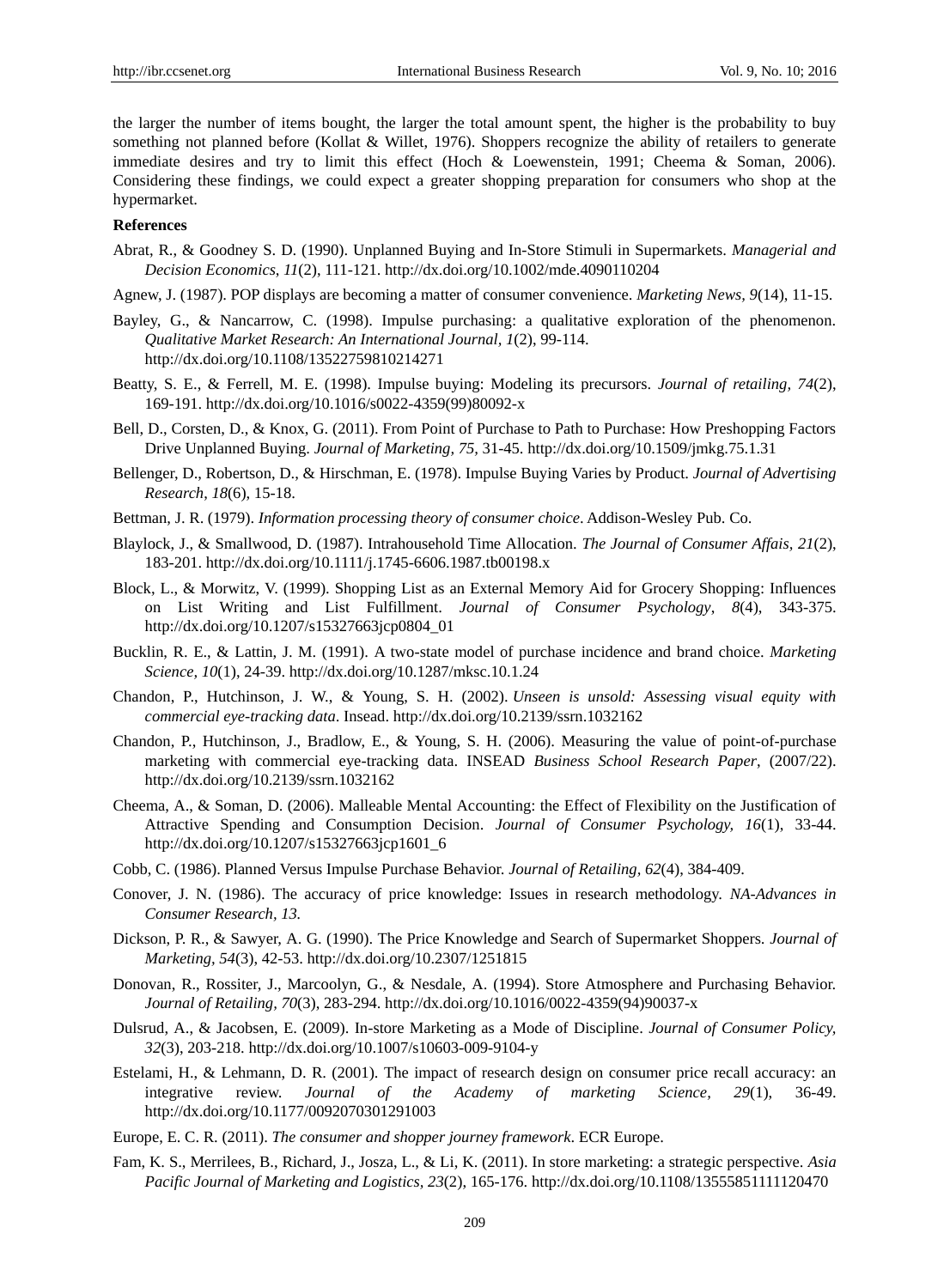Food Marketing Institute. (2012). *U.S Grocery Shopping Trends.*

- Häubl, G., & Trifts, V. (2000). Consumer Decision Making in Online Shopping Environments: The Effects of Interactive Decision Aids. *Marketing science, 19*(1), 4-21. http://dx.doi.org/10.1287/mksc.19.1.4.15178
- Heat, C., & Soll, J. (1996). Mental Budget and Consumer Decision. *Journal of Consumer Research, 23*, 40-52. http://dx.doi.org/10.1086/209465
- Heckhausen, H., & Gollwitzer, P. (1987). Thought contents and cognitive functioning in motivational versus volitional states of mind. *Motivation and Emotion, 11*(2), 101-120. http://dx.doi.org/10.1007/bf00992338
- Hirschman, E. C., & Holbrook, M. B. (1982). Hedonic consumption: emerging concepts, methods and propositions. The *Journal of Marketing*, 92-101. http://dx.doi.org/10.2307/1251707
- Hoch, S., & Loewenstein, J. (1991). Time-Inconsistent Preferences and Consumer Self-Control. *Journal of Consumer Research, 17*(4), 492-507. http://dx.doi.org/10.1086/208573
- IGD. (2011). Shopper Vista 2011.
- IGD. (2012). Shopper Vista 2012.
- Inman, J. J., & Winer, R. S. (1998). Where the rubber meets the road: A model of in-store consumer decision making (No. Tech. Rep. 98-122). Cambridge, MA: Marketing Science Institute.
- Inman, J. J., Winer, R. S., & Ferraro, R. (2009). The Interplay Among Category Characteristics, Customer Characteristics, and Customer Activities on In-Store Decision Making. *Journal of Marketing, 73*(5), 19-29. http://dx.doi.org/10.1509/jmkg.73.5.19
- ISTAT. (2013). Annual report 2013.
- Iyer, E. S. (1989). Unplanned purchasing: Knowledge of shopping environment and time pressure. *Journal of Retailing, 65*(1), 40-57.
- Iyer, E., & Ahlawat, S. (1987). Deviation From a Shopping Plan: When and Why Do Consumers Not Buy Items As Planned. *Advances in Consumer Research, 14*, 246-250.
- Kahn, B., & Schmittlein, D. (1989). Shopping trip behavior: An empirical investigation. *Marketing Letters, 1*(1), 55-69. http://dx.doi.org/10.1007/bf00436149
- Kollat, D., & Willett, R. (1967). Customer Impulse Purchasing Behavior. *Journal of Marketing Research, 4*, 21-31. http://dx.doi.org/10.2307/3150160
- Larson, J. S., Bradlow, E. T., & Fader, P. S. (2005). An exploratory look at supermarket shopping paths. *International Journal of Research in Marketing, 22*(4), 395-414. http://dx.doi.org/10.1016/j.ijresmar.2005.09.005
- Larson, J. S., Bradlow, E. T., & Fader, P. S. (2006). How do shoppers really shop? *International Commerce Review: ECR Journal, 6*(1), 56-63.
- Marketing, O. S. (2008). *The Journey to Strategic Shopper Marketing-Top Ten Findings of a Survey Conducted on Behalf of ECR Europe*.
- McIntyre, P. (1995). Brand loyalty continues to slide. *The Australian Financial Review, October, 38.*
- Mohan, G., Sivakumaran, B., & Sharma, P. (2013). Impact of store environment on impulse buying behavior. *European Journal of Marketing, 47*(10), 1711-1732. http://dx.doi.org/10.1108/ejm-03-2011-0110
- Monroe, K. B., & Lee, A. Y. (1999). Remembering versus knowing: Issues in buyers" processing of price information. *Journal of the Academy of Marketing Science, 27*(2), 207-225. http://dx.doi.org/10.1177/0092070399272006
- Neff, J. (2008). Pick a product: 40% of public decide in store. *Advertising Age, 79*(31).
- Popai. (2012). Shopper Engagement Study.
- Puccinelli, N., Goodstein, R., Grewal, D., Price, R., Raghubir, P., & Stewart, D. (2009). Customer Experience Management in Retailing: Understanding the Buying Process. *Journal of Retailing, 85*(1), 15-30. http://dx.doi.org/10.1016/j.jretai.2008.11.003
- Retail Commission on Shopper Marketing. (2010). Shopper Marketing Best Practices: A Collaborative Model for Retailers and Manufacturers, In-Store Marketing Institute.
- Reutterer, T., & Teller, C. (2009). Store format choice and shopping trip types. *International Journal of Retail &*